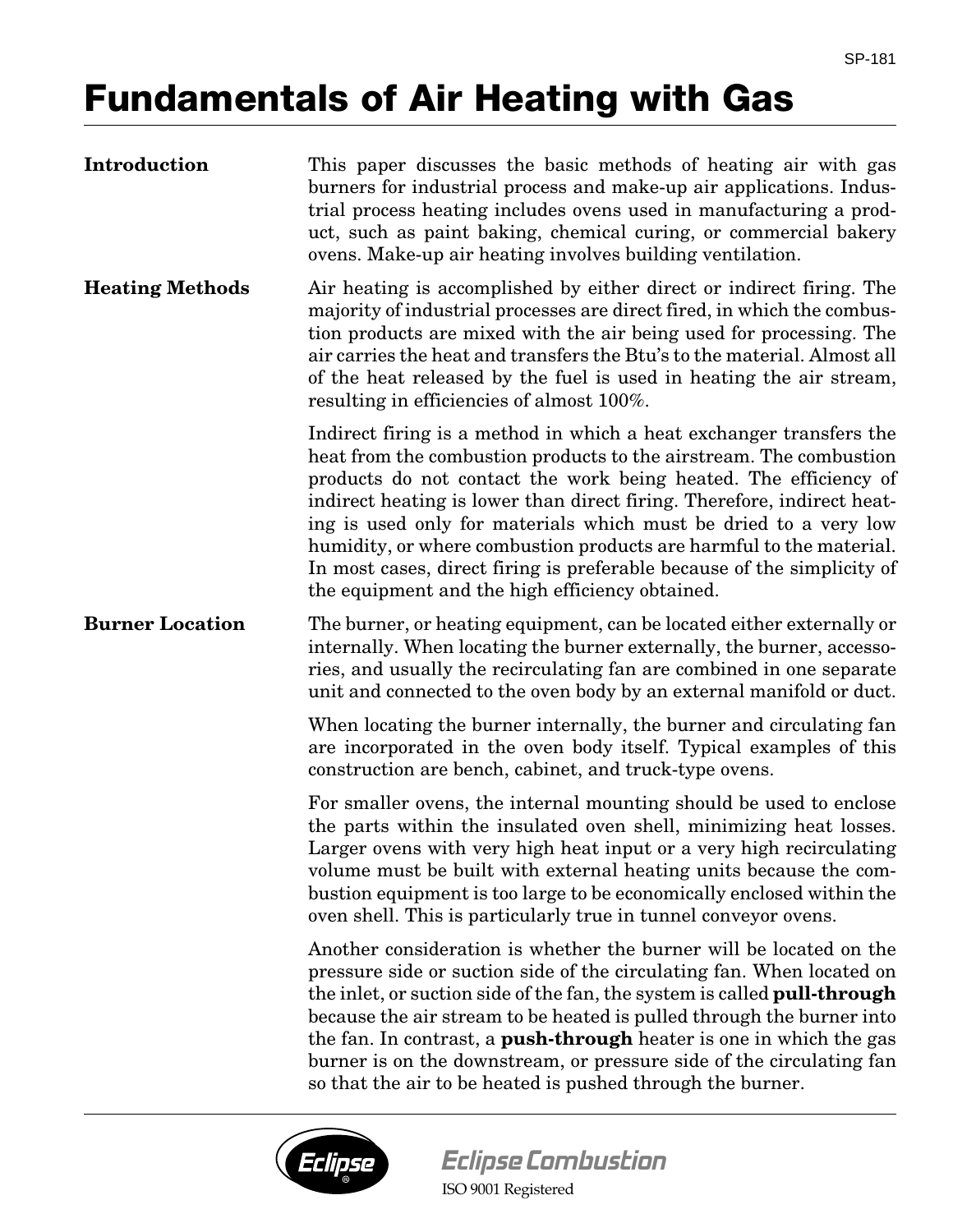Air Flow Ovens are classified as recirculating or non-recirculating.

A **recirculating** system is one in which some of the exhaust from the oven is brought back through the circulating fan or blower and reheated for delivery again into the oven. The amount of circulation depends upon the process and safety codes. This method is very efficient. Normally, maximum recirculation for line burners is 92% with provisions for proper distribution of fresh air. Return air temperature affects choice of burner and heater system.

A **non-recirculating** system is one in which heated air passes through the oven only once, and is then exhauster. This is the system used for make-up air or for spot heating where safety codes disallow any percent of recirculation.

The rate of circulation is expressed in air changes per minute, which means complete changes of oven chamber volume. The rate of circulation is a major influence on temperature accuracy, and six changes per minute is considered an absolute minimum. Ten to fifteen changes per minute can be used as a general guide in common ovens. When temperature accuracy is critical, it is best to go to 30, 50, and even 60 changes per minute.

The major problem in good oven design is achieving even pressure distribution throughout the full oven chamber. This even pressure distribution results in an even air flow and uniform temperature throughout the oven. Pressure screens on oven inlet and outlet ducts are used to provide this even pressure distribution. These pressure screens are the reason the recirculating fans are usually selected in a minimum range of 2-1/2" static pressure at 70°, leaving enough pressure at operating temperature to overcome the pressure drop at the pressure screens and around the work load.

Exhaust fans pull the air out of the oven chamber at approximately atmospheric pressure. Therefore, they must overcome only the resistance of the exhaust ductwork and can be rated in a range of 1/4 to 1/ 2" static pressure.

**Heating Calculations** How much heat is required for a specific process? It is the sum of oven wall losses, product absorption loss, exhaust heat loss, and, if applicable, the heat required to remove moisture from the product.

**Exhaust Heat Loss** A simple rule of thumb is:

 $\mathbf{Q} \times 1.1 \times \mathbf{T}_d = \mathbf{BTU}/\mathbf{hr}$ . where:

- **Q** = Cubic feet per minute of process air being exhausted.
- $T_d$ = Difference between air temperature entering the burner and the oven temperature. This assumes that the oven temperature is the same as the exhaust temperature.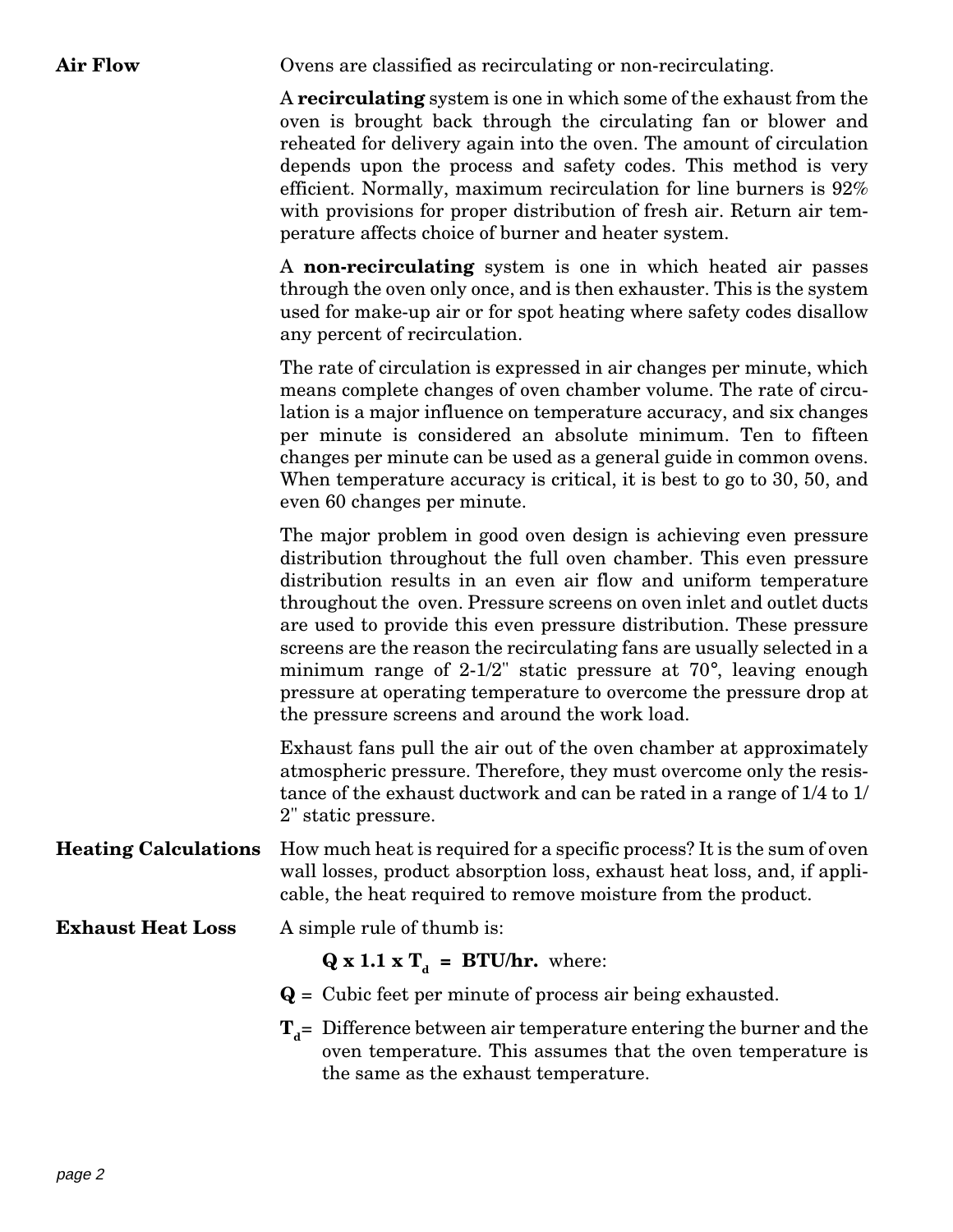| <b>Oven Wall Loss</b>     | Oven wall loss is the loss of heat through insulated panels and is<br>determined by applying this formula:                                                                                                                                                                                                                                                                                                             |
|---------------------------|------------------------------------------------------------------------------------------------------------------------------------------------------------------------------------------------------------------------------------------------------------------------------------------------------------------------------------------------------------------------------------------------------------------------|
|                           | $A_t$ x F x T <sub>d</sub> = Btu/hr. where:                                                                                                                                                                                                                                                                                                                                                                            |
|                           | $A_t$ = The total number of square feet inside an oven, including walls,<br>roof, and floor area.                                                                                                                                                                                                                                                                                                                      |
|                           | $T_d$ Difference between oven temperature and room temperature.                                                                                                                                                                                                                                                                                                                                                        |
|                           | $F$ = A factor for thickness of oven panels. Some rules of thumb:                                                                                                                                                                                                                                                                                                                                                      |
|                           | $2$ " thick panels = .50                                                                                                                                                                                                                                                                                                                                                                                               |
|                           | $4$ " thick panels = .35                                                                                                                                                                                                                                                                                                                                                                                               |
| <b>Product Heat Loss</b>  | Product absorption loss can be calculated with this formula:                                                                                                                                                                                                                                                                                                                                                           |
|                           | $W \times S \times T_d = Btu/hr$ . where:                                                                                                                                                                                                                                                                                                                                                                              |
|                           | $W =$ Pounds per hour of product moving through the oven.                                                                                                                                                                                                                                                                                                                                                              |
|                           | $S =$ Specific heat of product. e.g., steel=0.12, aluminum=0.23,<br>glass= $0.19$ .                                                                                                                                                                                                                                                                                                                                    |
|                           | $T_d$ = Difference between oven temperature and the temperature of<br>the product entering the oven.                                                                                                                                                                                                                                                                                                                   |
| <b>Moisture Heat Loss</b> | If the oven is removing moisture from the product:                                                                                                                                                                                                                                                                                                                                                                     |
|                           | $W \times 1200$ Btu = Btu/hr. where:                                                                                                                                                                                                                                                                                                                                                                                   |
|                           | W = Pounds of water per hour being evaporated in the oven.                                                                                                                                                                                                                                                                                                                                                             |
| <b>Economics</b>          | The economics of process air heating consist primarily of the cost of<br>installation and the cost of maintenance. Installation costs include<br>the costs of the burner, blower, valves, and other components; the<br>assembly and mounting of these components; and the cost of piping,<br>wiring, and sheetmetal work.                                                                                              |
|                           | Maintenance costs include routine cleaning and possibly repair of<br>burned out parts such as igniters, flame rods, thermocouples, and<br>sometimes burner parts.                                                                                                                                                                                                                                                      |
| Make-Up Air               | Make-up air is supplied directly from the outdoors to replace air that<br>is being exhausted from a building. Without a make-up air supply,<br>air that is exhausted from a building creates a negative pressure<br>inside, pulling outside air in through the building cracks, window<br>openings, and door openings. This puts a tremendous burden on the<br>heating system in a building, especially in the winter. |
|                           | In some manufacturing plants, the make-up air requirements may<br>exceed several million cubic feet per minute. These quantities can be<br>supplied only with a carefully engineered make-up air system.                                                                                                                                                                                                               |
|                           | The minimum temperature rise required from a make-up air system<br>is $5^{\circ}$ F or so. Maximum temperature rise is determined by the lowest                                                                                                                                                                                                                                                                        |